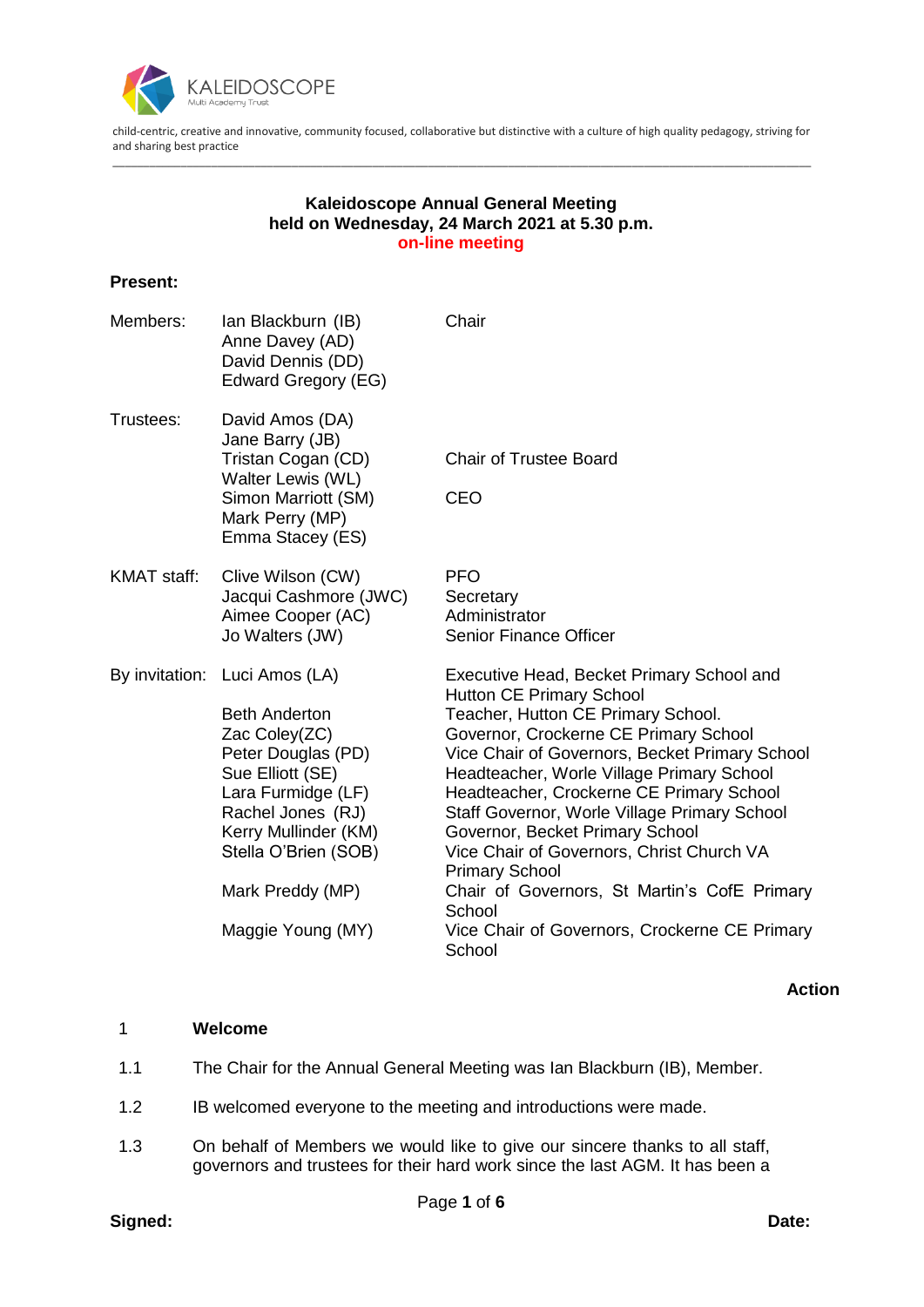year like no other that none of us have ever seen before but our efforts have continued to provide fantastic teaching and support.

## 2 **Disclosures**

There were no disclosures of interest raised with regard to items on the agenda.

#### 3 **Apologies for absence**

- 3.1 A quorum being present, the Chair declared the meeting open.
- 3.2 Apologies for absence were received and accepted from:

Mark Belbin, Vice Chair, St Martin's CofE Primary School Emma Bray, Head, Christ Church CEVA Primary School Kerrie Brueford, Finance Assistant, Kaleidoscope MAT John Clark, Head Ashcombe Primary School Jonathan Clay, Crockerne CE Primary School Norman Donovan, Trustee Joy Donovan, Chair Becket Primary School Stuart Mottram, Chair, Worle Village, Primary School Kevin Roberts, Chair, Ashcombe Primary School Geeta Verrell, Head, Crockerne CE Primary School

## 4 **Minutes of the Annual General Meeting held on 15 January 2020**

Minutes of the AGM held on 15 January 2020 were accepted and recorded as a true and accurate record of the meeting.

#### 5 **To receive the annual accounts of the company for the period to 31 August 2020**

- 5.1 Bishop Fleming our accountants have again completed their audit and a full set of financial statements for the year ended 31 August 2020 have been circulated to Members for inspection and can be found on the MAT website. We have also completed the submission of the annual accounts and the annual academy return on time to meet Government deadlines.
- 5.2 In completing an extraordinarily difficult year, CW again thanked the school Headteachers, Bursars and the MAT Central Finance Team for their hard work in coping with all of the Covid related rules and regulations and in helping to prepare the accounts for the annual audit.
- 5.3 The working partnership and relationship between the schools and the MAT Central Team remains strong and many of the system difficulties CW reported at the last AGM have been resolved – this again being down to the hard work and dedication of the Central team.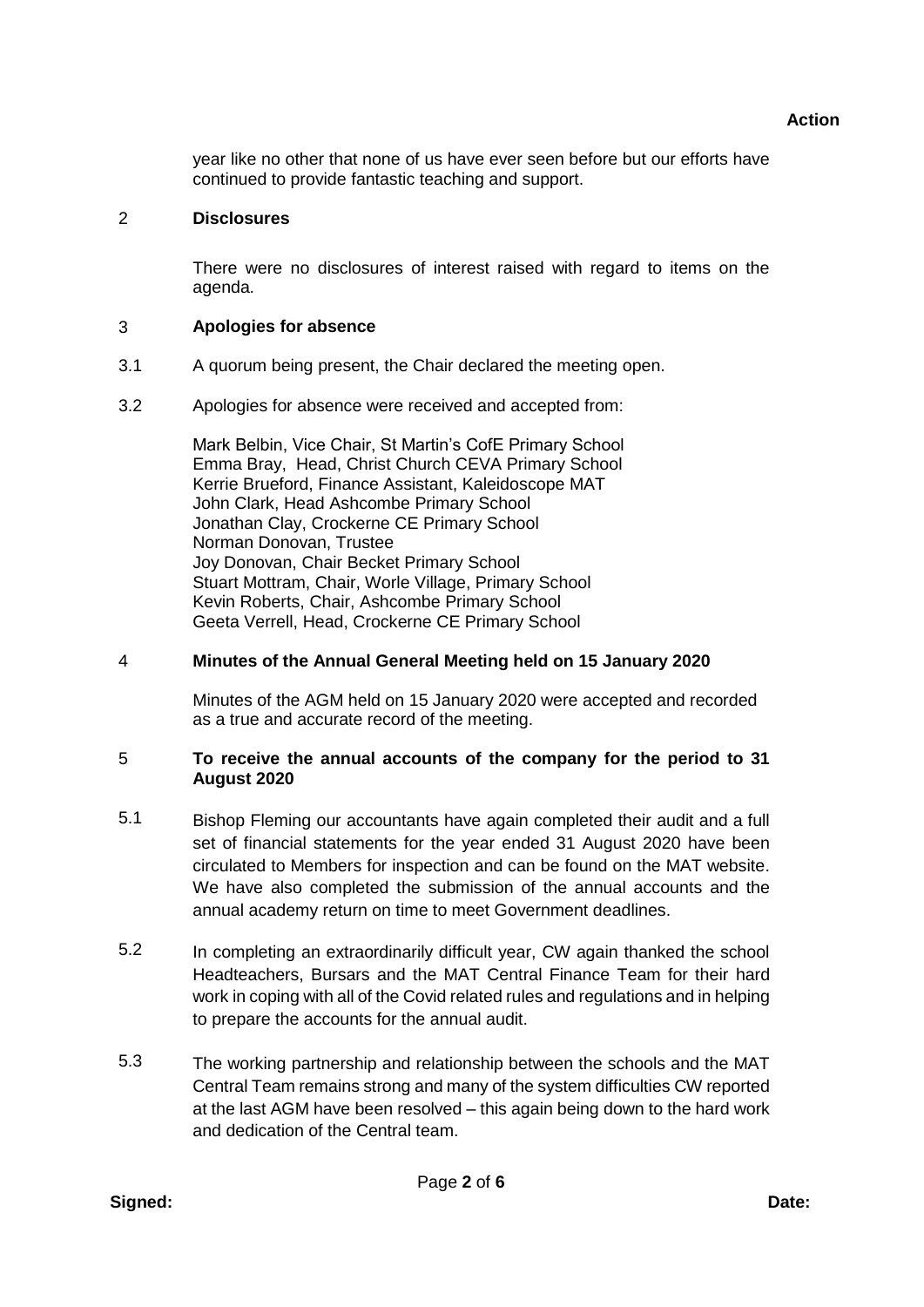- 5.4 Schools have again worked hard to manage their budgets and our financial reserves have increased this year (to 31 August 2020).
- 5.5 In summary, the audit outcome is as follows:
	- The audit process went smoothly and standard year-end adjustments have been finalised.
	- Our auditors have given us a clean, unmodified audit opinion.
	- Our systems and processes have been checked for propriety and regularity and there were no exceptions or matters to report.
	- The audit management letter contains one new management point regarding our analysis of some of our restricted funds (e.g. the PE grant and pupil premium grant). We do have this analysis, but could improve our work through the year to track it more closely, so that we can more easily present it to the auditors as part of the data collection before the audit starts. This is a minor point and we are addressing this within our systems. Overall, we are very pleased with the conclusions of the audit.
	- The Central team's work and the support and responses from the bursars have enabled this excellent outcome, and I want to express my appreciation for all their hard work.
	- The 3 management points from last year's audit have all been cleared.

5.6 Our overall financial position at the year-end shows:

- Our accounts show an increase in our total reserves. Total reserves are £1,033,589. This is up £52,377 from last year. This figure has been adjusted downwards by the auditors due to their treatment of the pension deficit that we paid as a lump sum back in April 2020.
- We have reported this increase during this very unusual year, and our MAT's position is very similar to other MATs (as reported in our accountant's annual benchmarking report).
- All 7 of our primary schools hold year-end surplus reserve funds (see Note 17 to the annual accounts (page 43)). These balances are stronger than we anticipated when we were budgeting. This is principally due to underspend in curriculum areas due to the pandemic lockdown, so should be viewed with caution as future trends are not so positive.
- Overall, we have £1,033,589 of 'free reserves' we have a zero balance on our restricted funds. This puts us in a good overall position (in terms of ESFA expectations) as we have enough reserves to cover at least one month's expenditure, but not too high a level of reserve to attract undue attention from the ESFA.
- Our cash position remains strong.
- 5.7 Looking forward
	- As mentioned previously, this increase in reserves has likely been a result of school closures during lockdown. Although we have lost some opportunities to raise funds for schools e.g. lettings, donations,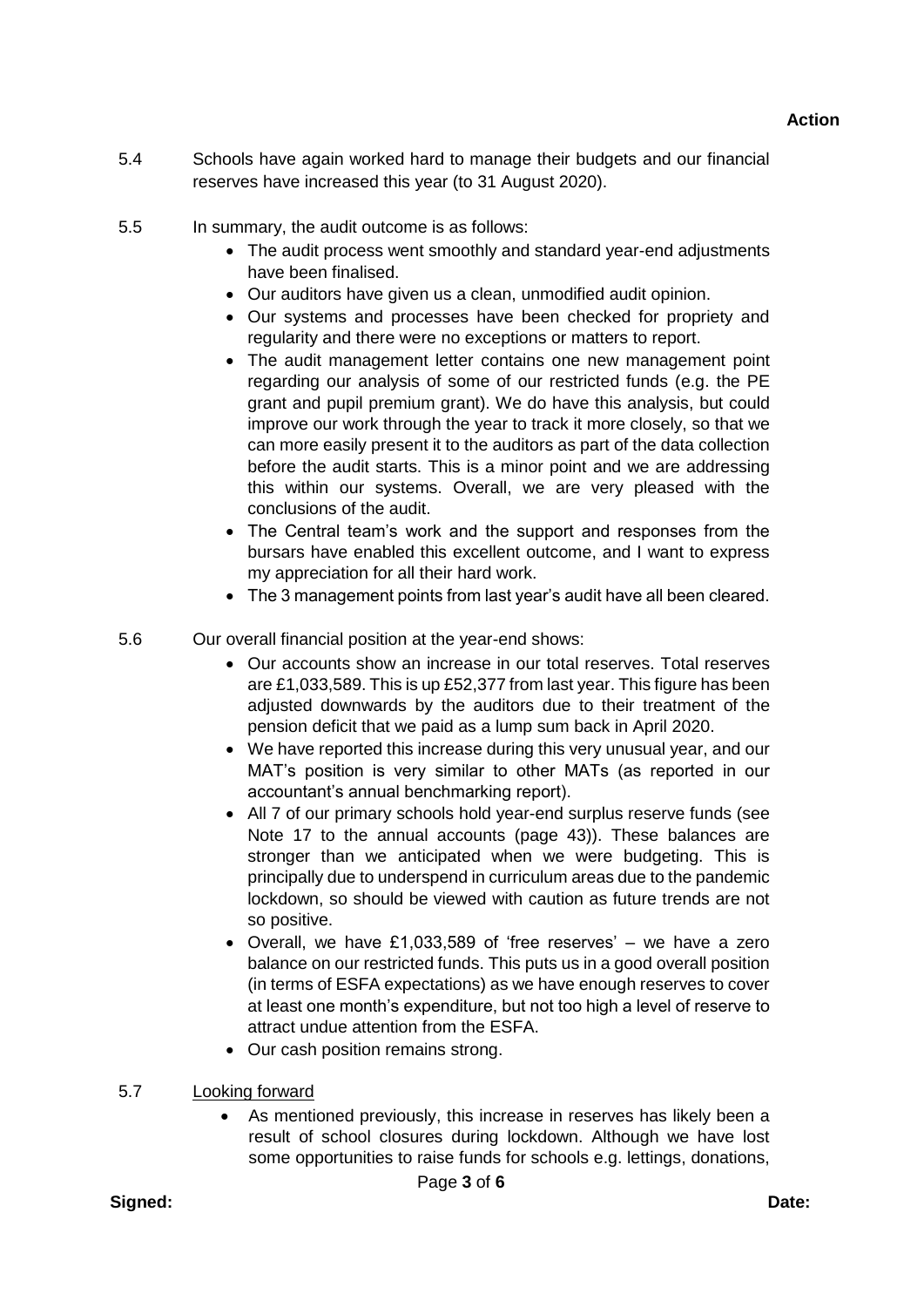**Action**

etc, this has been outweighed by cost savings, mainly in curriculum spend, when the schools were closed or running on limited year group attendance.

- The 3 year budget picture remains a concern to trustees as pupil numbers are forecast to fall in some schools. The Trust Board and senior leadership team will be planning carefully for the next few years to make sure the reserves can be maintained at a good level despite these concerns.
- 5.8 It was **RESOLVED** that the accounts and annual report for the financial year ended 31 August 2020 be received.

## 6 **Summary of the year and outlook for the year ahead**

- 6.1 SM gave a presentation to the meeting, which highlighted some of the key areas and hard work over this period.
- 6.1.1 Covid response
	- Schools worked well together throughout lockdown and returns. A strong collaborative approach between schools was valued and was one of the benefits of being a MAT.
	- Risk Assessments new policies and procedures.
	- Virtual systems put in place. This has been done smoothly and we managed to operate a lot of our systems and procedures throughout the year and adapted quickly.
	- Clear and regular communication to all of our stakeholders throughout and letting families know what our plans were. There was a lot of complicated information to communicate to our families.
	- Headteacher Meetings/Check-ins/planning.
	- Additional Trust and Local Governing Body Meetings.
	- Annual programme adapted where possible and we worked flexibly over the year to put that in place.
	- Home Learning and support for our vulnerable families and pupils. We worked hard with them to get them through.
	- A big priority has been wellbeing for our families and children throughout.

## 6.1.2 Successes

- Management of Covid.
- Training for governance embedded.
- Training mechanisms embedded.
- KMAT evaluation and tracking system moved online but as we didn't finish the year with assessments, this will need further embedding.
- Some joint CPD events Writing and Maths.
- MAT wide appraisal and career development structure has been completed.
- More centralisation and management of policies.
- MAT wide systems e.g. SCR Online
- Mental health and wellbeing training Trusted Adult Project. Mental health and wellbeing is a key element for schools and our MAT.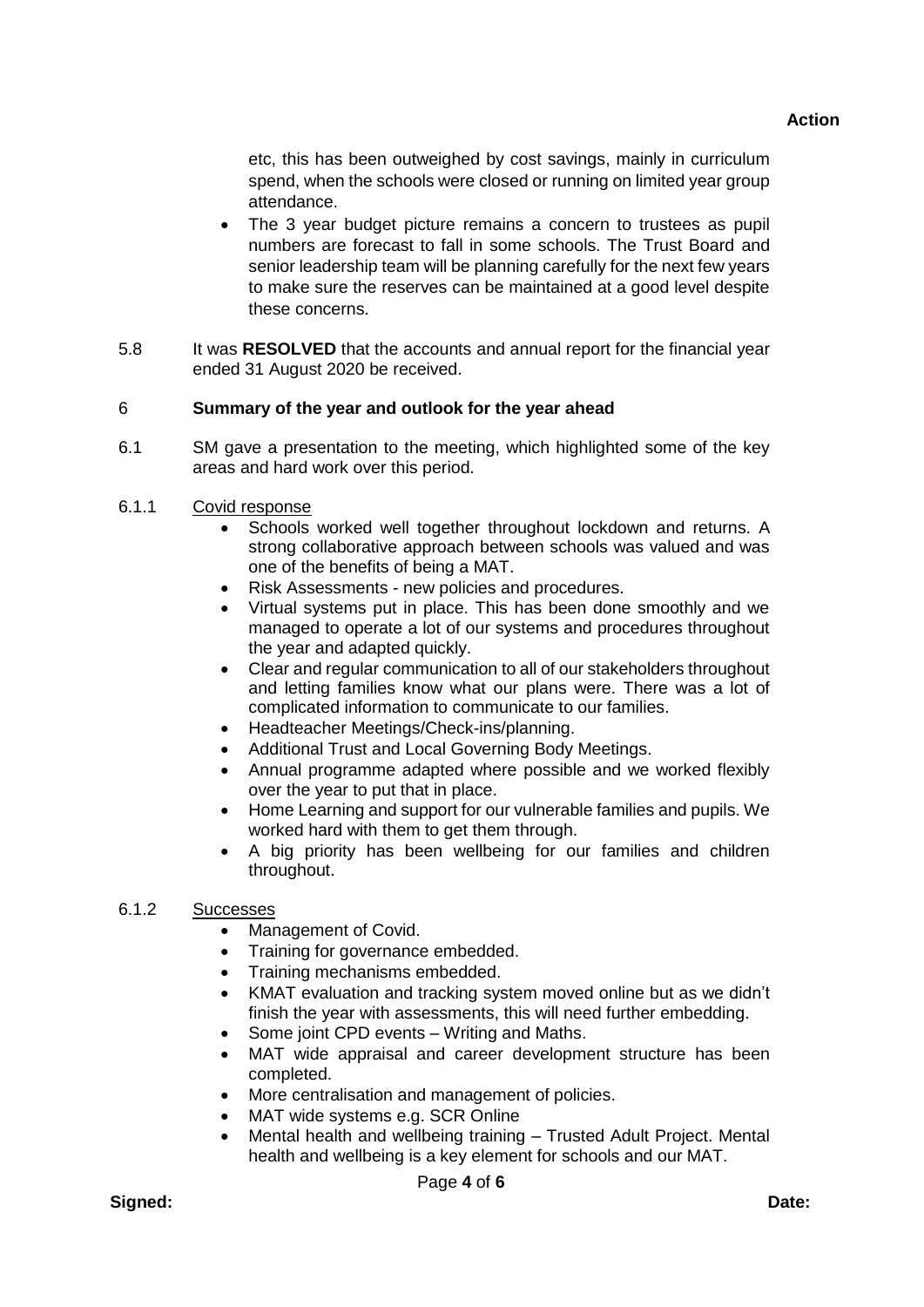Subject networks are something we set up when we became a MAT. We share subject expertise and develop across schools and these have been a real asset to our MAT.

# 6.1.3 Curriculum/teaching and learning

- Reviewed curriculum Ofsted ready, Deep Dives needs embedding.
- Started deepening Foundation Subject Leadership.
- Some MAT Reviews took place before Lockdown.
- Home Learning successful. Had to switch to it very quickly and develop it as we were moving through the pandemic. We developed a lot of skills which became current for this lock down. Our MAT schools worked really closely.

## 6.1.4 Finance

- More centralisation of procedures and systems.
- Embedding of finance and HR systems.
- Positive internal and external audits.
- Staff training.
- Planning for the longer term.
- Negotiating discounts.
- 6.1.5 Current Focus Areas
	- Ashcombe building A lot of work gone into Ashcombe and its buildings, as we need to replace two blocks. CIF bids have been submitted and we are working hard to be successful but if not looking at alternatives.
	- Long term decline in numbers in the North Somerset.
	- Catering contract.
	- Catch Up Premium National Tutoring Programme.
	- Pupil and staff wellbeing.
- 6.2 SM echoed his thanks to all school staff for working so hard during the lockdown and managing the smooth return and would like to particularly mention school leaders. Thanks also to governance at all levels and for that support. Finally a big thank you to the central team who support our schools throughout the year.

## 7 **Pre-submitted questions or other business**

- 7.1 Pre-submitted questions: None.
- 7.2 Chair of Trustee's closing remarks
- 7.2.1 From a personal perspective of working with governors, members and teaching staff TC has a sense of pride in seeing what everybody has done over the last year. Thinking back to March 2020, we had a very short time to move from normal schooling to online schooling and he saw all the hard work that went into it from school staff and governors to support the children, it has been fantastic.